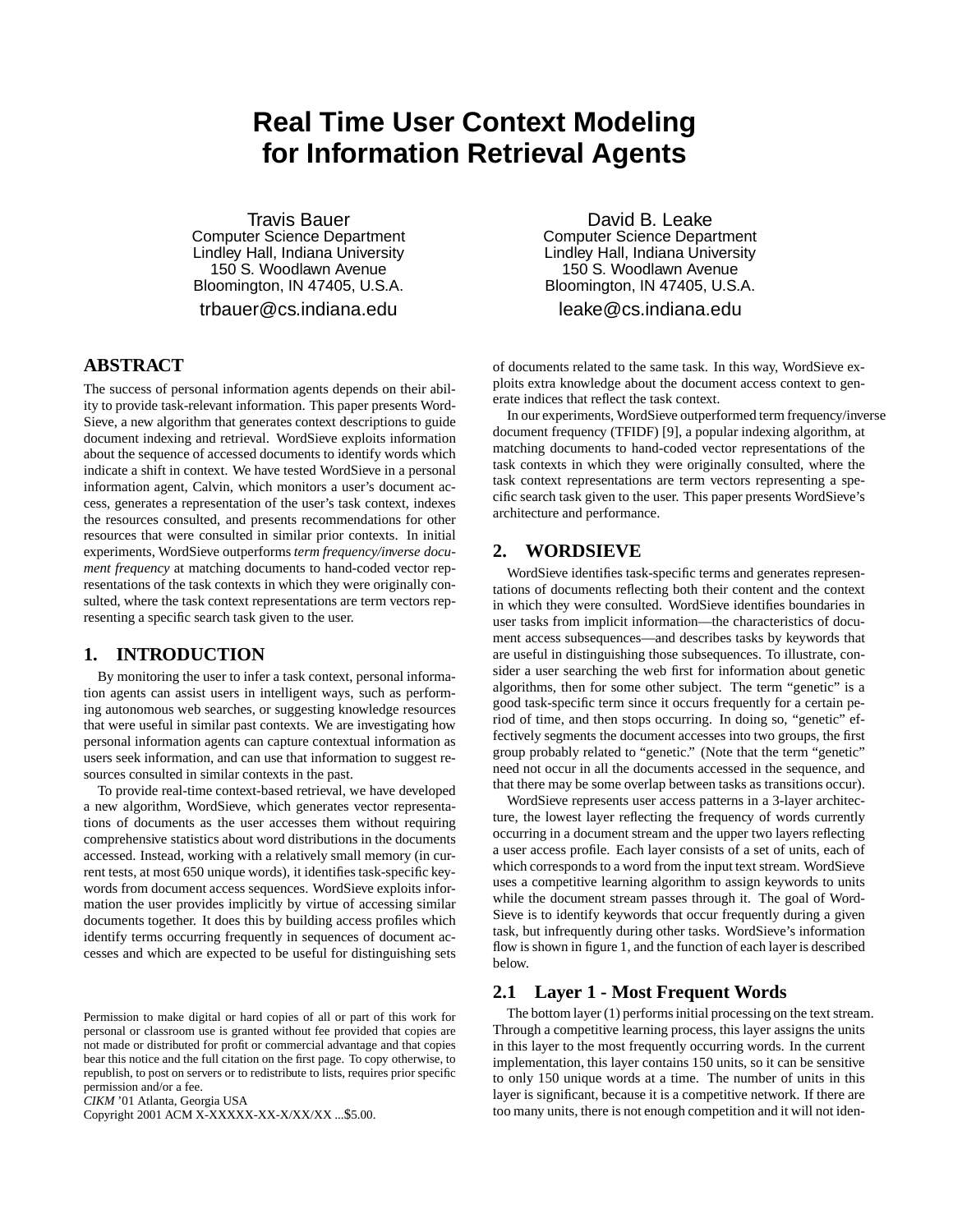

**Figure 1: Information flow in WordSieve**

tify the correct words. If there are too few units, the competition is so great that it will not learn all the words needed. The algorithm appears to work well under a reasonably large range of layer sizes, but we have not yet conducted a comprehensive analysis of the effects of changing the layer size.

Words are assigned to units as follows: Each of the 150 units is associated with a unique word. As the documents are read, each term passes through the bottom layer in the order in which it occurs in the document. If the word is already associated with a unit in the layer, the excitement of that unit is increased by a value  $\alpha$  (see fig. below). If the word is not associated with any term, it is given a chance to "take over" a randomly chosen unit. The term takes over the chosen unit with a probability of  $0.0001(e - 100)^2$ , where *e* is the excitement of the unit and has a range of 0 to 100. The chance of "taking over" the unit thus decreases with the excitement of that unit. Also, the values of all the units decay at a rate  $\beta$ .

#### **2.2 Layers 2 and 3 - Partition Words**

Obviously, not all of the frequently occurring words are of use in characterizing the context. Terms such as "the," "and," and other common words occur frequently in many documents regardless of the context. Layer 1 learns frequently occurring words, including both context-determining words and common words with low information content. Layers 2 and 3 determine which of these words characterize the context.

The upper two layers (2 and 3) are continuously presented with the state of the units in the bottom layer. Each upper layer contains 500 units, which are paired such that units in both layers are sensitized to the same words. Layer 2 detects words that occur frequently in successive documents. Layer 3 detects which of the words in layer 2 tend to not occur for long periods of time. Each unit is associated with two values: excitement and priming. In layer 2, a unit's priming increases while its word is present in layer 1. The unit's excitement increases as a function of the priming. Excitement and priming will decay when the word is absent. In layer 3, almost the opposite happens: the priming increases while the word is absent in level 1. The excitement changes as a function of the priming.

Levels 2 and 3 build up user access profiles. When the excitement values of corresponding terms in layers 2 and 3 are multiplied together, the terms with higher values tend to be the terms which occur frequently for discrete periods of time in the user's document accesses. Such terms can characterize a user's information-seeking task, as is shown in the next section.

# **3. APPLYING WORDSIEVE IN CALVIN**

WordSieve was tested in Calvin, a personal information agent we are developing [6]. Calvin uses WordSieve to suggest task-relevant resources to users as they browse documents. When a user accesses a document, Calvin passes its contents through WordSieve. Based on this information, WordSieve updates the current context and user access profile in real time, while the user is engaged in the task. The user access profile is persistent across user sessions, allowing Calvin to learn user browsing patterns in multiple contexts. Calvin stores profiles for any number of users, loading individual profiles when the user logs into Calvin with a name and password.

## **4. PERFORMANCE**

To evaluate the performance of WordSieve, we performed an experiment to test its ability to match a document to a hand-coded vector representation of the web search task during which it was consulted. In particular, we wanted to see how closely WordSieve could correlate a document to the original search task given to the user. To test this, seven users (computer science graduate students) were asked to browse the Internet for twenty minutes each while being monitored by Calvin. For the first ten minutes, they were asked to find documents on the WWW that were about "The use of genetic algorithms in artificial life." For the second ten minutes, they were asked to search for information about "Tropical butterflies in Southeast Asia." The users were given no restrictions on how to find the pages. They were only instructed that the documents must be loaded into the web browser provided to them.

User access profiles were developed from this data by passing each set of data through WordSieve three times (in the order originally browsed by the user) to simulate one hour of browsing.<sup>1</sup>

Two term vectors were generated for each document, one using WordSieve, and one using TFIDF. To provide a search task characterization, vectors were created to represent the task description given to the users. The WordSieve and TFIDF vectors from each document were compared to their associated task description.

In our experiments, WordSieve generated indices (i.e. term vectors) for documents which were reliably more strongly correlated to the original task description than those produced by TFIDF (F(1,82)=91.1, repeated-measures ANOVA). This generally held across various subsets of the data. The average TFIDF similarity was 0.145 and the average WordSieve similarity was 0.224. This suggests that WordSieve is performing better at generating profiles that reflect a user's task.

In the experiments presented, the tasks were quite distinct. We have not yet conducted experiments on browsing where the tasks overlap. However, if the tasks overlapped, the keywords which overlapped would be treated both by TFIDF and WordSieve as nondiscriminators and would have relatively low values in the term vectors generated, and the non-overlapping keywords would have relatively high values. Because these terms would have similar effects on both algorithms, we expect that performance would be equally affected in both algorithms and that the conclusions of the comparison would be the similar.

<sup>&</sup>lt;sup>1</sup>WordSieve learns about contexts as the user switches tasks. In the twenty minutes of browsing, the user switched tasks only one time. By repeating the sequence of documents, multiple task switches were simulated.